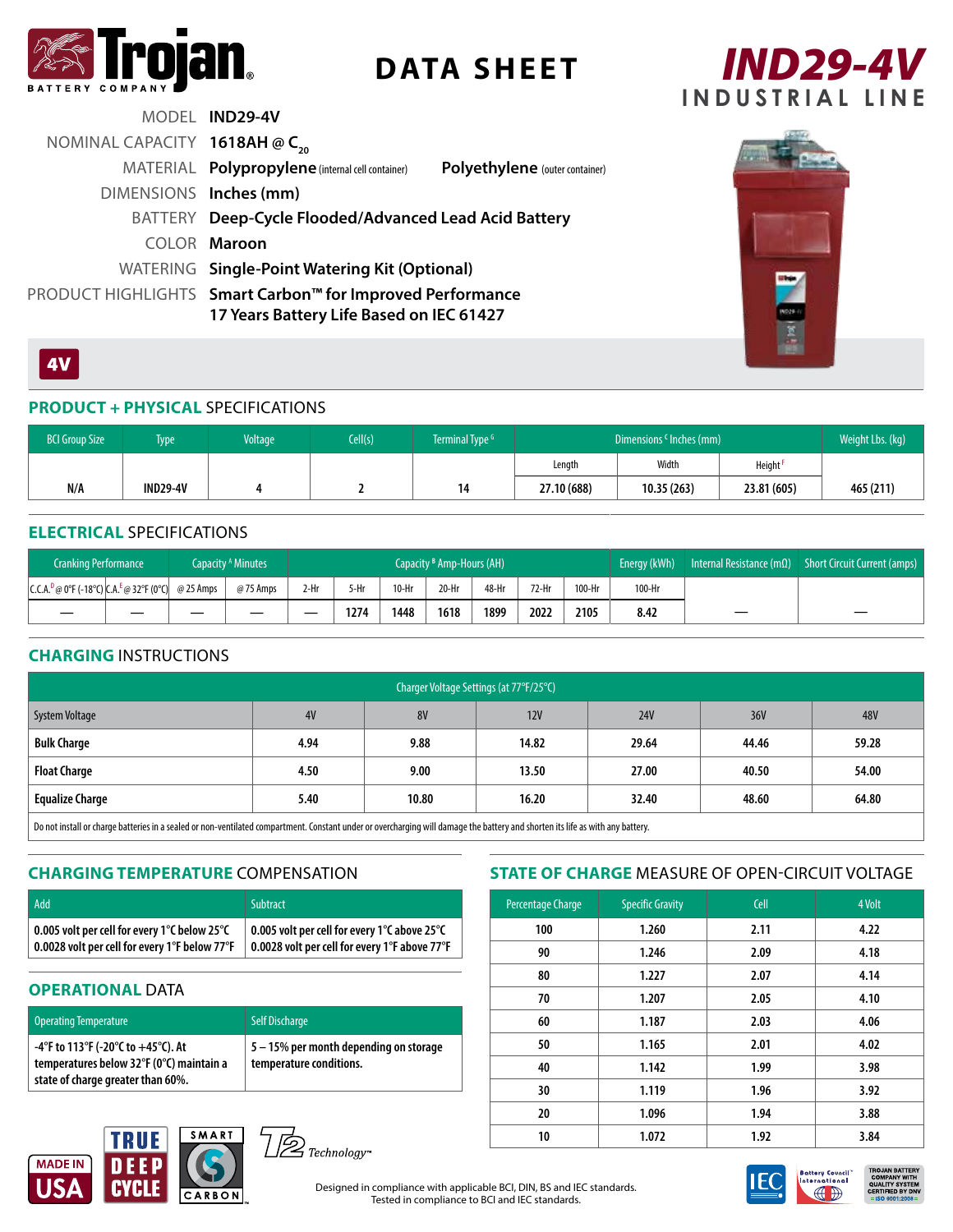## **TERMINAL CONFIGURATIONS**

### **VENT CAP** OPTIONS



### **BATTERY DIMENSIONS** (shown with IND)







### **CAPACITY** AMP-HOURS (AH)

| <b>Cutoff Voltage</b> | $5-Hr$ | $10-Hr$ | $20-Hr$ | 48-Hr | $72-Hr$ | 100-Hr | 240-Hr |
|-----------------------|--------|---------|---------|-------|---------|--------|--------|
| 1.75 vpc              | 1274   | 1448    | 1618    | 1899  | 2022    | 2105   | 2111   |
| 1.80 vpc              | 1148   | 1361    | 1553    | 1849  | 1973    | 2050   | 2055   |
| 1.85 vpc              | 1041   | 1232    | 1426    | 1652  | 1800    | 1932   | 1936   |
| 1.90 vpc              | 764    | 995     | 1195    | 1382  | 1529    | 1716   | 1719   |